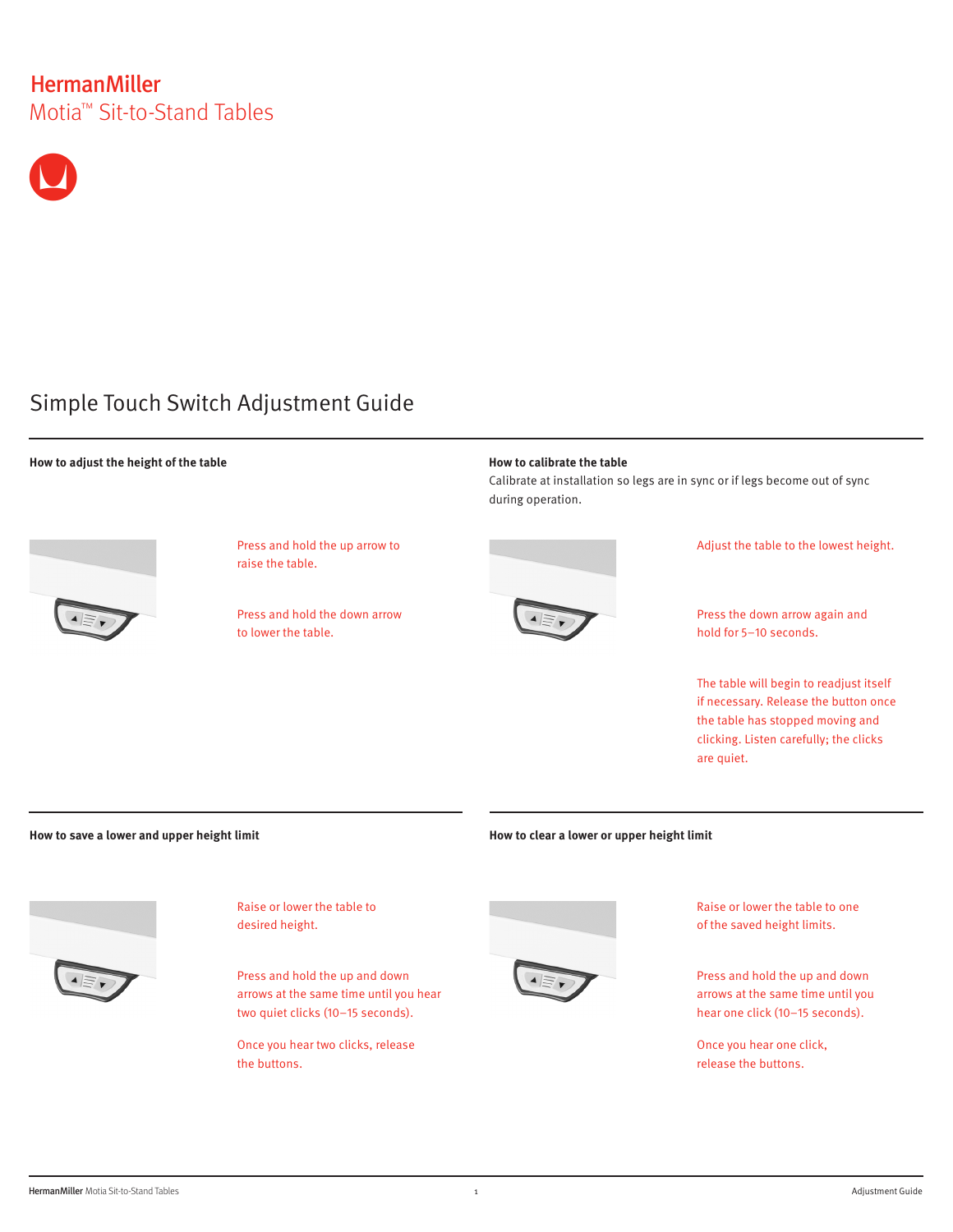# **HermanMiller** Motia Sit-to-Stand Tables



# Programmable Control Adjustment Guide

## **How to adjust the height of the table**



Press and hold the up arrow to raise the table.

Press and hold the down arrow to lower the table.

### **How to calibrate the table**

Calibrate at installation so legs are in sync, if legs become out of sync during operation, or if the digital display doesn't align with actual height.



#### Adjust the table to the lowest height.

Press the down arrow again and hold for 5–15 seconds.

The table will begin to readjust itself if necessary. Release the button once the table has stopped moving and clicking.

## **How to save a preferred sitting or standing height**

Memory position keys are the numbers on the control. You can save up to four height settings, one per memory position key.



Adjust the height of the table to the preferred seated or standing height.

The display will show the current height of the table in inches.

Press the "S" memory key to save that height as a setting.

The display will now read "S  $-$ ".

## **How to save a preferred sitting or standing height (continued)**



Immediately press a memory position key to assign a number to the setting.

The display will now read "S 1".

You will hear a quiet double click sound, which indicates that the preferred height has been saved to the selected memory position key.